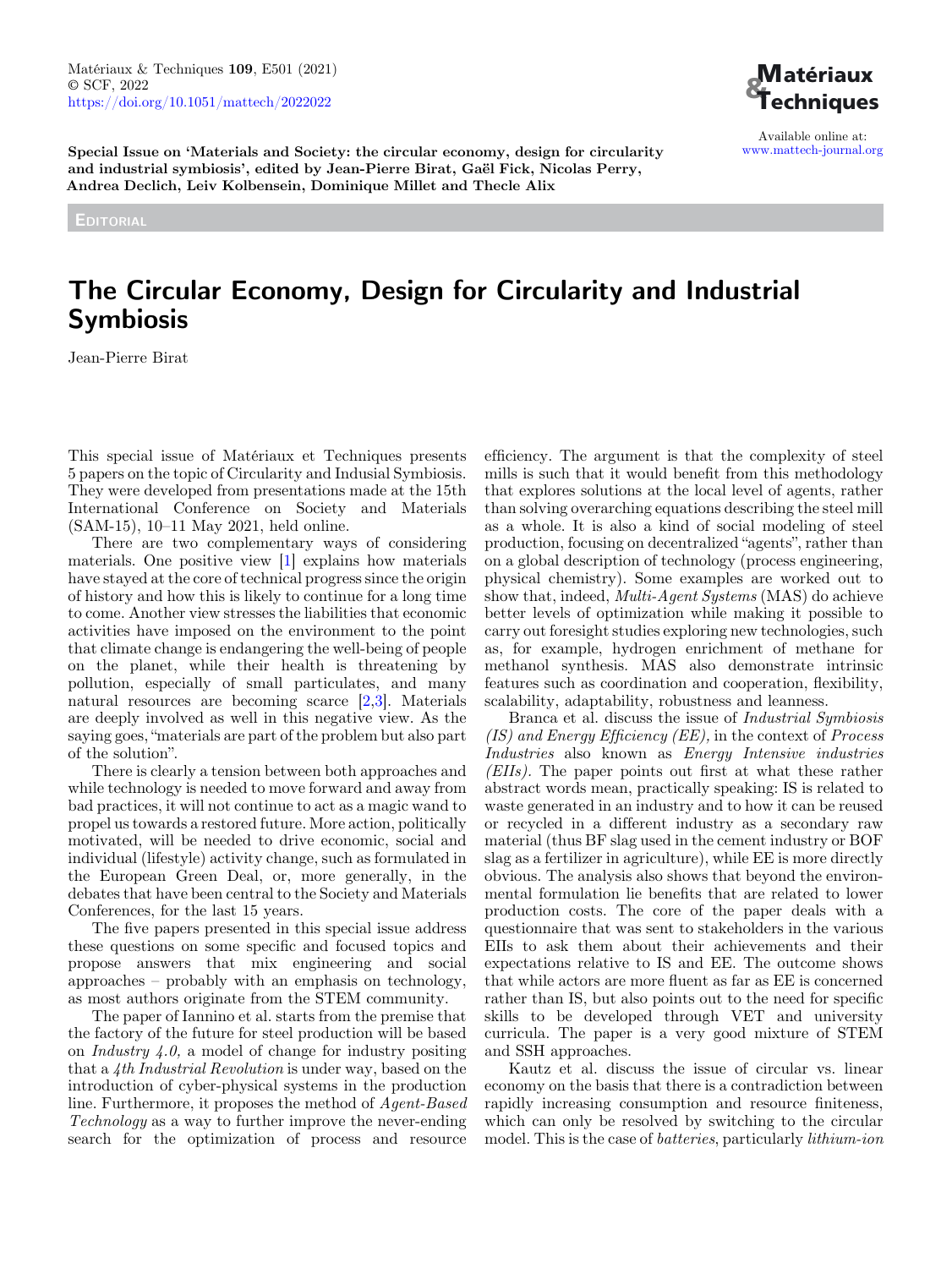ones (LIBs), which are at the core of the transition from combustion-engine to e-mobility. While plans for a complete transition to take place by 2050 in the context of the European Green Deal have been solidly defined and are being implemented, the future of end-of-life LIBs is not completely clear, nor the plans for taking care of their Circularity. The paper uses a robust bibliographic method, called Systematic Literature Review, to analyze what is available already in that area in the published literature and to point out challenges, areas of concern and possible solutions to achieve Circularity. The discussion is broad, dealing with technical, economic, social, logistical, and ecological issues.

Gehring et al. address the issue of evaluating the sustainability of a new technology, while it is still under research and development. This is the perfect approach to look for in the process of proposing radically new technology – as, usually, this kind of analysis is done much later, like explained in Kautz's paper. The present paper deals with the specific case of printed electronic (PE) circuits, which would be implemented for producing devices such as RFIDs or IoT sensors. In this technology, the ink is a very specific material, which ought to exhibit a variety of properties, including electrical conductivity provided by embedded nanoparticles.

The method, called sustainability screening, is based on conducting the LCA of the final device – when it is only in the design stage – following its production, use and end of life phases. It is worked out in templates, which are made available to the design engineer to help him select the proper materials and processes to minimize impacts (various indicators, actually, like in an LCA). The authors insist that going through these evaluation steps is necessary if any kind of sustainability assessment is to be performed. The method has the potential to be used in a more general context than the case study to which it is being applied.

Prentzel et al. use the methodology developed in the previous paper to discuss the technical aspects of materials related to PE. The first conclusion is that there is no "one size fits all" set of materials and production processes that could be selected as optimized for any kind of application: rather, each case study should be worked out in full details. Then they explain that the conductive ink is the source of the main environmental impacts and therefore that ink designers should explore more solutions than are currently available from the shelf (thus try to avoid silver nanoparticles and explore other metals and organic materials). Eventually, this should lead to statements about whether printed electronic is actually environmentally friendly, which is not demonstrated yet. This paper as well as the previous one reports on on-going research.

The Jean-Sébastien Thomas Award was awarded this year to the paper of Emilia Kautz, Ömer F. Bozkurt, Philip Emmerich, Manuel Baumann and Marcel Weil1.

In order to put the 5 papers in perspective, the program of SAM-15 is given in the appendix.

## Appendix: Day  $1 - 10$  May 2021

#### Session 1: Industry 4.0 and Sustainability, Chair: Nicolas Perry, ESAM

Influence of design properties of printed electronics on their environmental profile, Prenzel, Fraunhofer Institute for Building Physics, Germany

Carbon and material impacts of urban transport policy – an econometric open data approach, J. Peters, Universidad de Alcala, Spain

Sustainability screening in the context of advanced material development for printed electronics, Gehring, Fraunhofer Institute for Building Physics, Germany

Multi-agent systems to improve efficiency in steelworks, Iannino, Scuola Superior Sant'Anna, Italy

Session 2: Social Sciences visions of SAM topics, Chair: Fabio Feudo, K&I

Keynote Lecture: J.-P. Birat, IF Steelman, France, Transitions as a model of energy, ecology and social changes.

Societal acceptance of emerging energy technologies in the context of the energy transition, Baur, KIT, Germany

Industry 5.0: the triple transition digital, green, and social, A. Schroeder, TU Dortmund, Germany

The beginning and the end of the aluminum value chain, L. Kolbeinsen, NTNU, Norway

SME's, energy efficiency, innovation: a reflection on materials and energy transition, A. DECLICH, Knowledge & Innovation, Italy

Social life cycle assessment of novel flotation technology, CECERE, Politecnico di Milano, Italy

Session 3: Strategic and geopolitical approaches, Chair: Jean-Pierre Birat, IF Steelman

Keynote Lecture: Cédric Philibert, IFRI, France, Decarbonising the world economy: the roles of electricity, hydrogen and electrofuels

A general theory for stock dynamics of populations and built and natural environments, R. Billy, NTNU, Norway

Future metal stock and flows by sector based on shared socioeconomic pathways: the example of Aluminium alloys, Pedneault, CIRAIG, Canada

Engineering new materials from biomass. a multidisciplinary object in material science and beyond: compost, J.J. Gaumet, Institut Jean Barriol, France

Gallium availability for regional energy transition: the challenging from dynamic aluminum cycle in China, Song, University of Southern Denmark, Denmark

Global scenarios of resource and emissions savings from systemic material efficiency in buildings and cars, S. Pauliuk, University of Freiburg, Germany

### Day 2 – 11 May 2021

Session 4: Sustainable mobility and sustainable cities, Chair: Guido Sonnemann, University of Bordeaux

Keynote Lecture: Arnaud Delebarre, Mines Paris-Tech, France, Teaching Climate Change for responsible individuals and pro-active companies